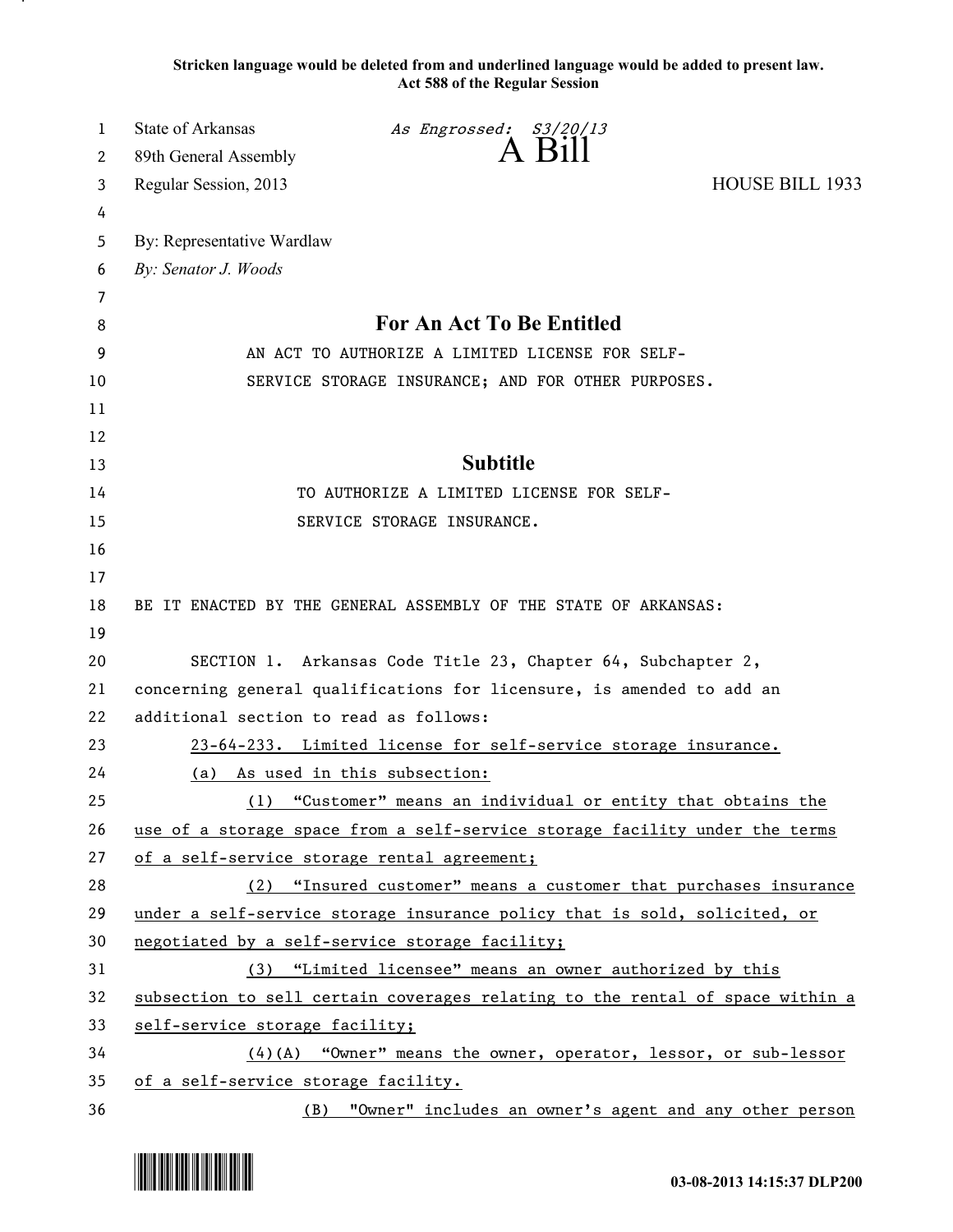As Engrossed: S3/20/13 HB1933

| 1  | authorized by the owner to manage the self-service storage facility or to     |
|----|-------------------------------------------------------------------------------|
| 2  | receive rent from a customer under a rental agreement;                        |
| 3  | (5) "Personal property" means movable property not affixed to                 |
| 4  | land and includes without limitation goods, wares, merchandise, household     |
| 5  | items, and vehicles;                                                          |
| 6  | (6) "Rental agreement" means a written agreement or lease that                |
| 7  | establishes or modifies the terms, conditions, rules, or other provisions     |
| 8  | concerning the use and occupancy of a self-service storage facility;          |
| 9  | (7)(A) "Self-service storage facility" means any real property                |
| 10 | designed and used for the purpose of renting or leasing storage space to      |
| 11 | customers that are given access to the storage space to store and remove      |
| 12 | personal property.                                                            |
| 13 | (B) "Self-service storage facility" does not include                          |
| 14 | storage space that is used for residential purposes;                          |
| 15 | (8) (A) "Self-service storage insurance" means insurance that                 |
| 16 | provides coverage for personal property stored at a self-service storage      |
| 17 | facility during the term of an insured customer's rental agreement against    |
| 18 | any one (1) or more of the following causes:                                  |
| 19 | $(i)$ Loss;                                                                   |
| 20 | $(ii)$ Theft;                                                                 |
| 21 | (iii) Damage; or                                                              |
| 22 | (iv) Other loss directly related to the rental of                             |
| 23 | the self-service storage space.                                               |
| 24 | "Self-service storage insurance" does not include:<br>(B)                     |
| 25 | (i) Homeowners or renters insurance; or                                       |
| 26 | (ii) Private passenger automobile, commercial multi-                          |
| 27 | peril, or similar insurance; and                                              |
| 28 | (9) "Supervising entity" means a business entity that is an                   |
| 29 | insurer or insurance producer licensed under the insurance laws of this       |
| 30 | state.                                                                        |
| 31 | The Insurance Commissioner may issue to a self-service storage<br>(b)         |
| 32 | facility that has complied with the requirements of this subsection a limited |
| 33 | license authorizing the limited licensee to offer or sell insurance in        |
| 34 | connection with the rental of self-service storage facilities and the         |
| 35 | corresponding rental agreements.                                              |
| 36 | (c) A self-service storage facility shall not sell or offer insurance         |

2 03-08-2013 14:15:37 DLP200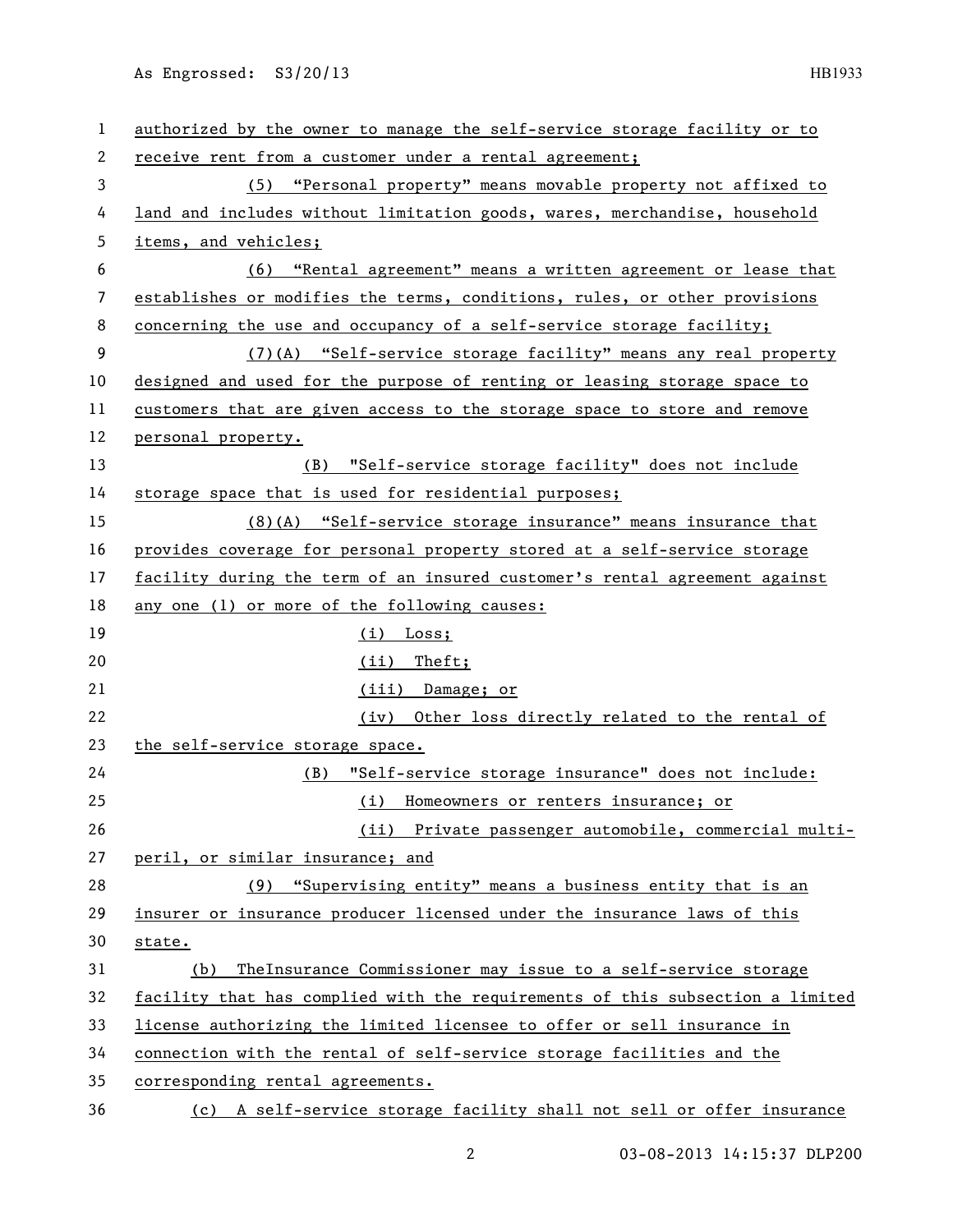As Engrossed: S3/20/13 HB1933

| 1                     | in connection with the rental of storage space unless the owner has procured |
|-----------------------|------------------------------------------------------------------------------|
| $\mathbf{2}^{\prime}$ | a limited license from the commissioner.                                     |
| 3                     | (d) The commissioner may issue a limited license to an owner upon            |
| 4                     | written application by the owner, without examination, on a form prescribed  |
| 5                     | by the commissioner.                                                         |
| 6                     | (e) If this subsection is violated by a limited licensee or by the           |
| 7                     | limited licensee's employee or authorized representative, the commissioner   |
| 8                     | after notice and a hearing may impose:                                       |
| 9                     | (1) A fine not to exceed five hundred dollars (\$500) for each               |
| 10                    | violation or five thousand dollars (\$5,000) in the aggregate; and           |
| 11                    | Other penalties that the commissioner deems necessary and<br>(2)             |
| 12                    | reasonable to carry out the purpose of this subsection, including without    |
| 13                    | limitation:                                                                  |
| 14                    | Suspending the privilege of transacting self-service<br>(A)                  |
| 15                    | storage insurance under this subsection at a specific self-service storage   |
| 16                    | facility where a violation has occurred; and                                 |
| 17                    | (B) Suspending or revoking the ability of an individual                      |
| 18                    | employee or authorized representative of the owner to act under the owner's  |
| 19                    | limited license.                                                             |
|                       |                                                                              |
| 20                    | (f) A limited licensee is authorized to offer or sell coverage under a       |
| 21                    | policy of self-service storage insurance on behalf of a licensed insurer     |
| 22                    | only:                                                                        |
| 23                    | In connection with a rental agreement;<br>(1)                                |
| 24                    | As an individual policy issued to an individual customer for<br>(2)          |
| 25                    | personal property insurance;                                                 |
| 26                    | (3) For policy forms and rates that have been filed in                       |
| 27                    | compliance with $\S$ 23-67-201 et seq. and $\S$ 23-79-101 et seq.; and       |
| 28                    | $(4)$ (A) When brochures or other written materials have been filed          |
| 29                    | with the commissioner in compliance with $\S$ 23-79-101 et seq. and are made |
| 30                    | readily available to each prospective customer.                              |
| 31                    | The brochures or other written materials shall:<br>(B)                       |
| 32                    | (i) Disclose that self-service storage insurance may                         |
| 33                    | duplicate coverage already provided under a customer's homeowners insurance  |
| 34                    | policy, renters insurance policy, or other coverage;                         |
| 35                    | (ii) State that the purchase by the customer of                              |

3 03-08-2013 14:15:37 DLP200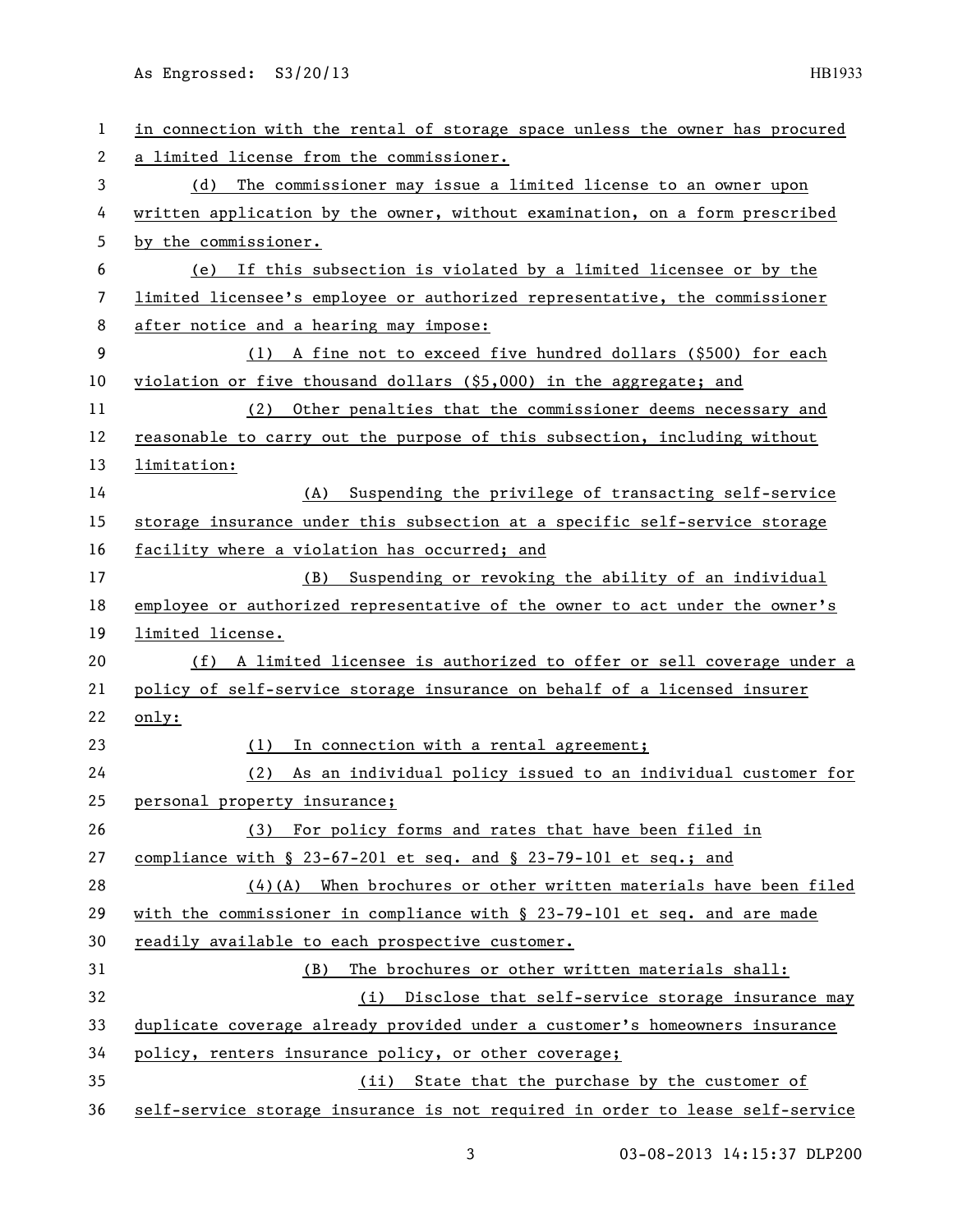| 1  | storage space;                                                                |  |
|----|-------------------------------------------------------------------------------|--|
| 2  | Clearly and correctly summarize the material<br>(iii)                         |  |
| 3  | terms of each self-service storage insurance policy offered to customers,     |  |
| 4  | including without limitation:                                                 |  |
| 5  | The identity of the insurer;<br>(a)                                           |  |
| 6  | The identity of the supervising entity;<br>(b)                                |  |
| 7  | The amount of any applicable deductible<br>(c)                                |  |
| 8  | and how it is to be paid;                                                     |  |
| 9  | The benefits of the coverage; and<br>(d)                                      |  |
| 10 | The key terms and conditions of coverage,<br>(e)                              |  |
| 11 | including without limitation whether covered property may be repaired or      |  |
| 12 | replaced;                                                                     |  |
| 13 | Summarize the process for filing a claim;<br>(iv)                             |  |
| 14 | State that the insured customer may cancel<br>(v)                             |  |
| 15 | coverage under the self-service storage insurance policy at any time, and the |  |
| 16 | person paying the premium will receive a refund of any unearned premium;      |  |
| 17 | Disclose that a limited licensee or the<br>(vi)                               |  |
| 18 | employee of the limited licensee may not evaluate or provide advice           |  |
| 19 | concerning a prospective occupant's existing insurance coverage; and          |  |
| 20 | (vii) State that the self-service storage facility                            |  |
| 21 | limited licensee or the employee of the limited licensee is not and may not   |  |
| 22 | claim to be a licensed nonlimited lines insurance producer or an insurance    |  |
| 23 | expert.                                                                       |  |
| 24 | Evidence of self-service storage insurance coverage and its terms<br>(g)      |  |
| 25 | and conditions shall be disclosed within the rental agreement and provided to |  |
| 26 | every customer who elects to purchase self-service storage insurance          |  |
| 27 | coverage.                                                                     |  |
| 28 | (h) A limited license authorizes an employee or an authorized                 |  |
| 29 | representative of the limited licensee to act individually on behalf of and   |  |
| 30 | under the supervision of the limited licensee with respect to the kinds of    |  |
| 31 | coverage specified in this subchapter if the employee or authorized           |  |
| 32 | representative of the employee does not:                                      |  |
| 33 | Evaluate or provide advice concerning a prospective<br>(1)                    |  |
| 34 | customer's existing insurance coverage;                                       |  |
| 35 | Claim to be a licensed nonlimited lines insurance producer<br>(2)             |  |
| 36 | or an insurance expert; or                                                    |  |